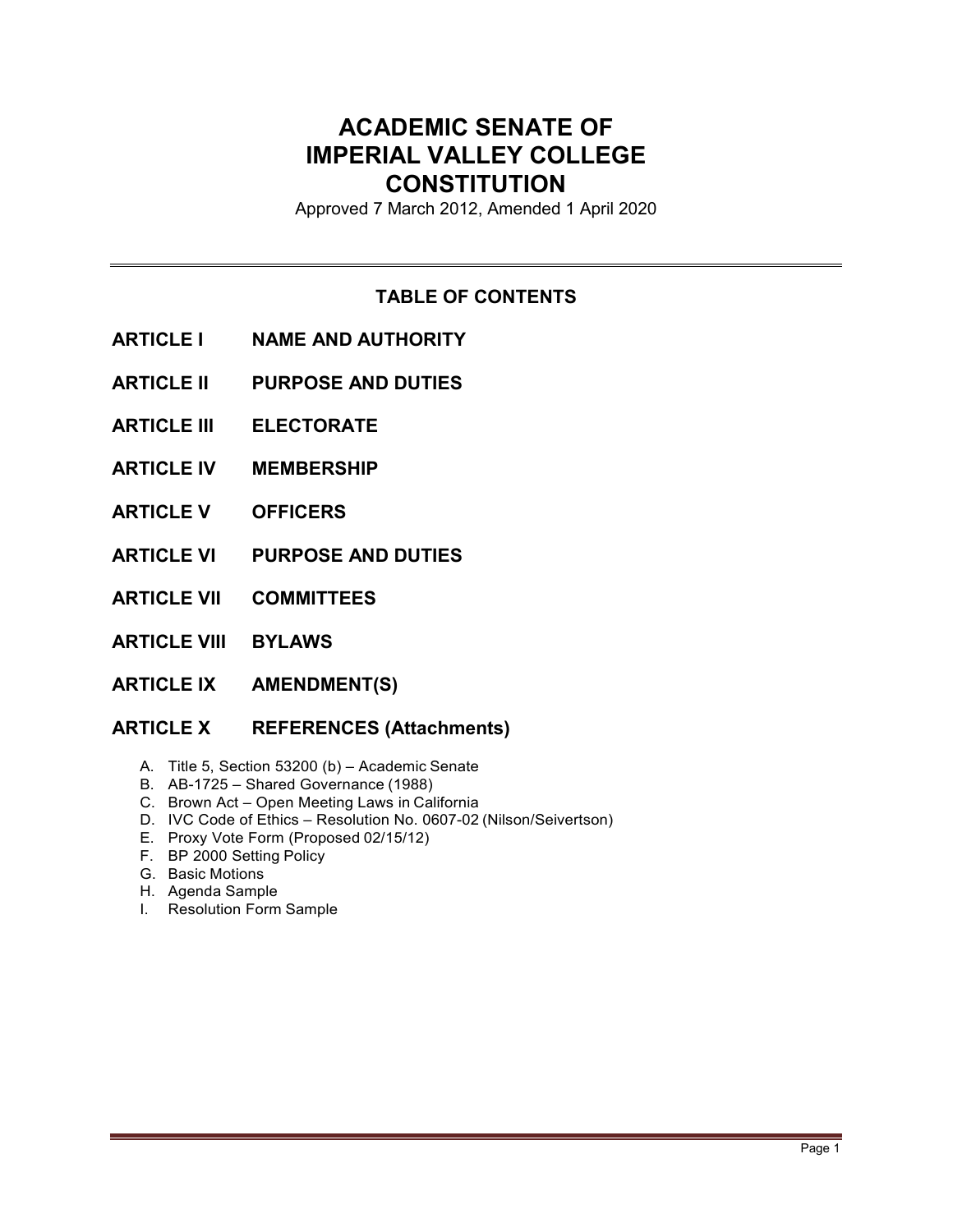# **CONSTITUTION AND BYLAWS OF THE ACADEMIC SENATE OF IMPERIAL VALLEY COLLEGE**

# **ARTICLE I -- NAME**

**Section 1. Name.** The name of this organization shall be the Academic Senate of Imperial Valley College.

# **ARTICLE II -- PURPOSE AND DUTIES**

**Section 1. Purpose.** The purpose of this organization shall be to represent the faculty in the formation of college and district policy on academic and professional matters, as mandated by Title 5, Section 53200 (b) and AB-1725, Shared Governance, to include:

- 1. Curriculum, including establishing prerequisites and placing courses withindisciplines;
- 2. Degree and certificate requirements;
- 3. Grading policies;
- 4. Educational program development;
- 5. Standards or policies regarding student preparation and success;
- 6. District and college governance structures, as related to faculty roles;
- 7. Faculty roles and involvement in accreditation processes, including self study and annualreports;
- 8. Policies for faculty professional development activities;
- 9. Processes for program review;
- 10. Processes for institutional planning and budget development; and
- 11. Other academic and professional matters as mutually agreed upon between the Governing Board and the Academic Senate.

Further, according to the California Code of Regulations, Section 53100, Article 2, the Board of Trustees shall "primarily rely upon" the Academic Senate for recommendations regarding curriculum, degree and certificate requirements, grading policies, education program development, standards or policies regarding student preparation and success, and policies for faculty professional development activities.

**Section 2. Duties.** It is the duty of the Senate to address, either directly or through its designated committees, all matters pertaining to the educational well-being of the college, to develop and establish [faculty] positions on all such matters and to inform all relevant constituencies, inside and outside the college, of these positions. The Senate shall also assume responsibilities as legally directed, for example, by the California Code of Regulations, Section 53100, Article 2.

# **ARTICLE III -- ELECTORATE**

**Section l. Electorate.** The Electorate shall consist of all faculty members whose primary assignment is not administrative or supervisory and who belong to one of the following categories:

- **A. Regular Faculty**: a regular employee is any faculty member who has begun or completed the tenure process, excluding Emeritus Faculty, or non-tenure track full-time employees.
- **B. Part-Time Faculty**: a part-time employee is any faculty member who has not begun the tenure process*,* including leave replacements.
- **C. Emeritus Faculty**: an Emeritus Faculty member is any regular faculty member who has retired from Imperial Valley College, but continues to be employed as a part-time faculty member for the institution. For purposes of this document, Emeritus Faculty are considered Academic Part-Time Faculty.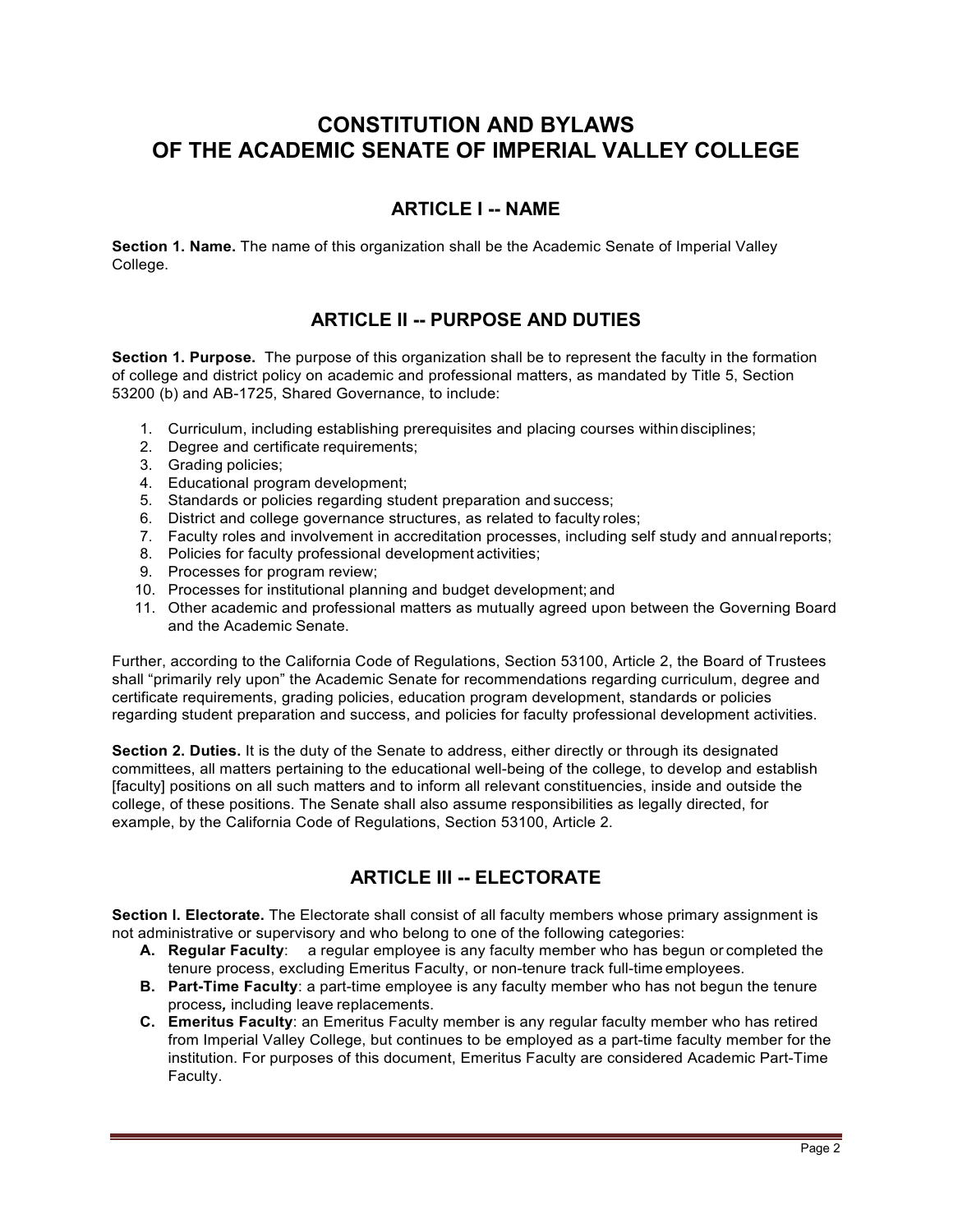# **ARTICLE IV -- MEMBERSHIP**

**Section 1. Eligibility.** All members of the Electorate, in accordance with the characteristics of eligibility established in the Senate Bylaws, shall be eligible to serve on the Senate. (AS Bylaws, Article IV.)

#### **Section 2. Number and Election.**

- **A.** The Senate shall consist of an appropriate number of members to allow representation from each Division and Part-Time faculty area, together with the maintenance of at least nine At Large representatives, in accordance with the Senate Bylaws.
- **B.** Senate Composition:
	- 1. The Senate shall consist of twenty-nine (29) members.
	- 2. The Senate shall be composed as follows:
		- a) Academic Senate President, elected at large
		- b) Nine (9) Senators, elected at large
		- c) Two to four (2-4) Senators per Division (14), elected by the members of the following divisions:
			- 1) Arts, Letters, & Learning Services (4)
			- 2) Math and Sciences (4)
			- 3) Economics and Workforce Development (2)
			- 4) Health and Public Safety (2)
			- 5) Student Services (2)
	- 3. Two part-time faculty Senators, elected by the part-time faculty
	- 4. Ex officio participants (nonvoting members):
		- a) Immediate Past President
		- b) Vice President of Academic Services
		- c) Student representative
- **C.** Academic Senate President
	- 1. In accordance with this document, the Academic Senate president shall assume the duties of this office for a two-year term following a one-year term as Academic Senate President-Elect.
	- 2. The president shall receive reassigned time as written in the faculty contract.
- **D.** Academic Senate President-Elect
	- 1. In accordance with this document, the faculty shall elect the President-Elect in odd numbered years.
	- 2. Candidates for this office must have previous experience in the Academic Senate of Imperial Valley College within the last three years.
- **E.** The Senators shall be chosen in the following manner:
	- 1. Voting units consisting of Regular Faculty of divisions as specified in the Senate Bylaws, and a voting unit comprised of Part-Time Faculty as defined in the Senate Bylaws.
	- 2. At a meeting (or by written ballot) by the eighth week of the spring semester, each division voting unit shall elect by majority vote two (2) Regular Faculty members to serve as Division Senator.
	- 3. The Senators representing the Academic Part-Time Voting Unit shall be elected in the general election in April. The Chair of the Elections Committee or the Academic Senate Secretary, will be responsible for distributing self-nomination forms to all Part-Time Faculty by the eighth week of the spring semester. Nominations will close by the tenth week of the spring semester. All Part-Time nominee names will appear on the Academic Part-Time ballot in the general election. This senator will be elected by approval voting and secret ballot by the Part-Time faculty.
	- 4. Any member of the Electorate, including both regular and part-time faculty, may be nominated for an At-Large position by petition in accordance with the Election Code (Bylaws, Article IV) of the Senate Bylaws.
	- 5. The required number of senators-at-large shall be elected by approval voting by the Electorate, in accordance with the Election Code of the Senate Bylaws.
	- 6. Annual elections of At-Large members to the Senate shall be held during the first eight weeks. Senators-elect shall be invited to attend all meetings of the Senate duringthe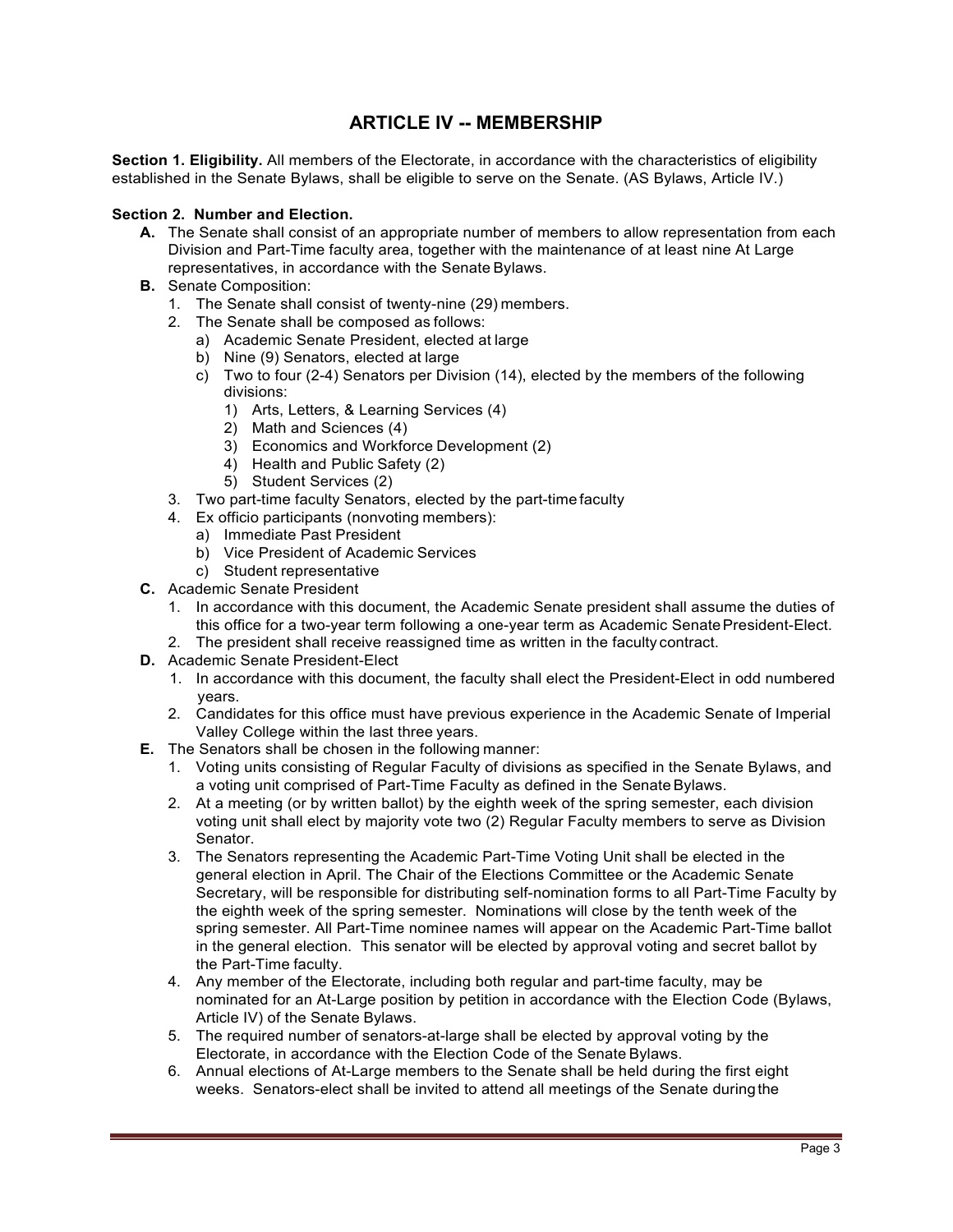remainder of the Spring Semester as nonvoting observers, and will take office at the close of the Spring Semester.

- **F.** Senators may be recalled by a two-thirds vote of all voting members of the unit.
	- 1. A recall election for a division senator may be held at any regularly scheduled division meeting if the recall election has previously been placed on the agenda and distributed at least three days prior to the meeting.
	- 2. A recall election for the Academic Part-Time Senator will be conducted by the Chair of the Elections Committee or the Academic Senate Secretary within thirty days of receiving a petition with twenty (20) signatures from members of the Academic Part-Time unit.
		- a) A vote of two-thirds by the part-time faculty members (not merely two-thirds of those voting) shall be required to sustain a recall.
	- 3. A recall election for a Senator At-Large will be conducted by the Chair of the Elections Committee or the Academic Senate Secretary, within thirty days of receiving a petition with twenty (20) signatures from members of the Senate Electorate.

#### **Section 3. Terms of Office.**

- **A.** Division Senators shall be elected for a one-year term.
- **B.** Senators at-large shall be elected for three-year terms except when a change in voting units disrupts the Senate Rotation Schedule. In such cases, one or more at-large representative(s) may serve a term of less than three years in accordance with the Election Code of the Senate Bylaws.
- **C.** Part-time senators shall serve a one-year term, beginning on July 1<sup>st</sup> and ending on June 30<sup>th</sup> of the following year**.**

**Section 4. Reelection.** There shall be no restrictions on reelection to the Senate.

#### **Section 5. Vacancies.**

- **A.** If a vacancy occurs in the Senate, the voting Division Senator, or the At-Large Senator shall be replaced in accordance with the Election Code of the Senate Bylaws (Bylaws, Section IV).
- **B.** Should a Voting Division fail to comply, the Senate can, at its discretion, fill the vacant position for the remainder of the term by calling a special At-Large election or by appointing a replacement directly.

**Section 6. Responsibilities.** Elected senators are trustees of their constituents. Senators may poll and shall consider recommendations made by their constituents; however, no individual or group may dictate the vote of a senator. A senator will always consider the good of the college community first and foremost.

# **ARTICLE V -- OFFICERS**

**Section 1. Senate Executive Committee and Officers.** The officers shall be the President, Immediate Past-President, Vice President, Secretary, Treasurer, and Budget and Planning Committee Representative. These officers shall constitute the Senate Executive Committee.

**Section 2. Selection and Terms.** Elected officers shall assume their offices at the close of the academic year.

- **A. President:** The President shall assume the duties of the presidency for two years following a one year term as President-Elect.
- **B. President-Elect:** The Electorate shall elect the President-Elect by majority vote of those casting ballots in the first eight weeks of the Spring semester in odd numbered years. The current President may run for President-Elect. If the current President wins, the position of President-Elect will not be filled for that year.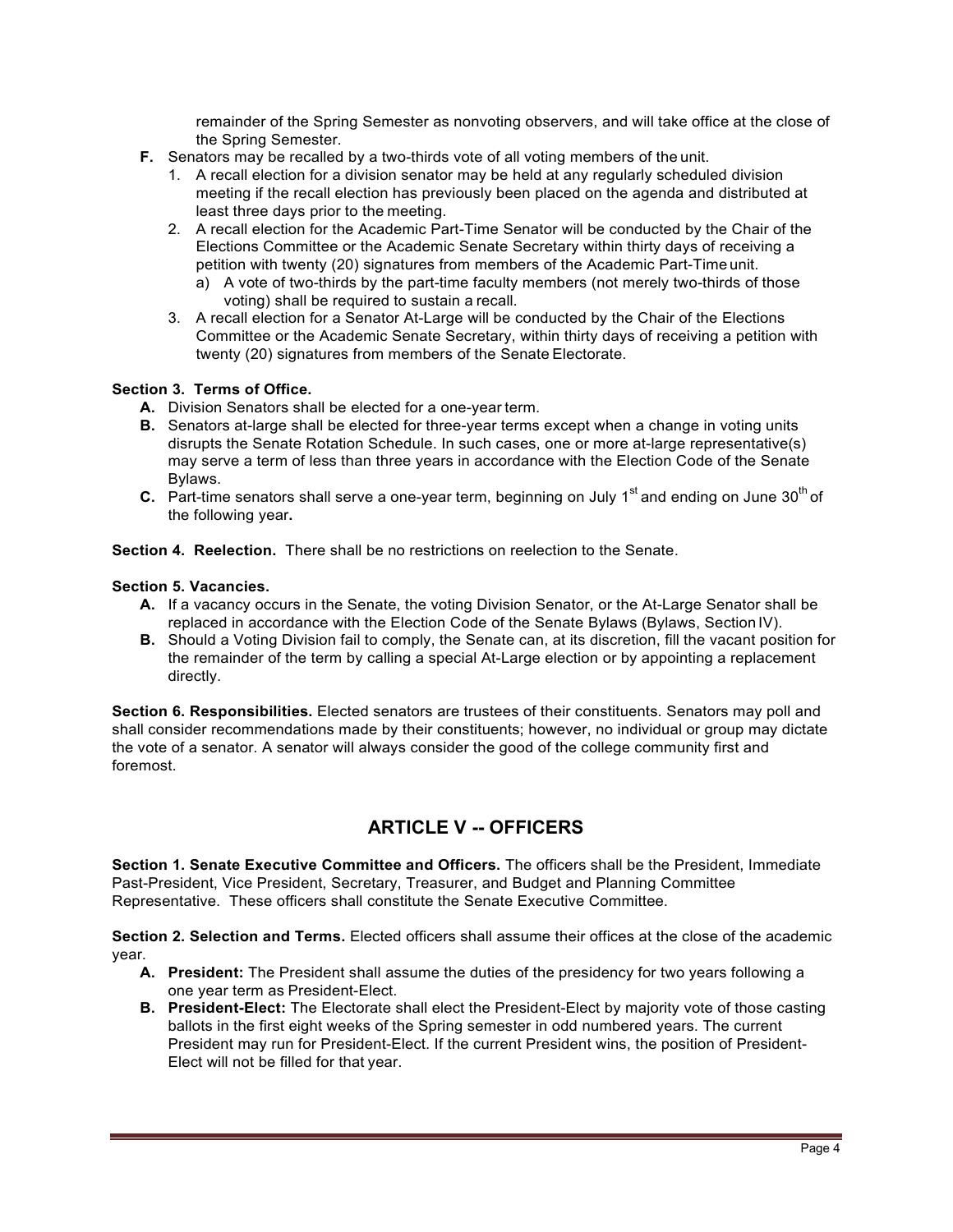- **C. Other Elected Officers**: The Senate shall elect the Vice President, Secretary, and Treasurer. With the exception of the President and President-Elect, the officers shall be elected at the last regularly scheduled Senate meeting of the academic year.
- **D. Budget and Planning Committee Representative**: This representative shall be appointed from the Electorate by the elected officers of the Senate Executive Committee for a one-year term immediately after the last regularly scheduled Senate Meeting of the academic year.

## **E. Terms of Office:**

- 1. The terms of office shall be one (1) year for President Elect, Vice President, Secretary, Treasurer, Immediate Past-President, and Budget and Planning Advisory Committee Representative.
- 2. The term of office shall be two (2) years for the President.

**Section 3. Reelection.** There shall be no restrictions on reelection of officers or on reappointment of representatives.

### **Section 4. Vacancies.**

- **A. President**. In the event that the President should not be able to complete his or her term of office, the Vice President shall fill the office for the remainder of the academic year.
- **B. President-Elect.** In the event that the President-Elect should not be able to complete his or her term of office before his or her two-year term begins, the Senate will conduct a special election to fill the office of the President.
- **C. Other Elected Officers.** In the case of the continued disability or resignation of any other elected officer the Senate shall hold a special election to fill the vacancy.
- **D. Budget and Planning Committee Representative.** In the case of the continued disability or resignation of this representative, the Senate Executive Committee shall designate a member of the electorate to fill the vacancy for the remainder of the term.

### **Section 5. Powers and Duties.**

- **A. President**. It shall be the duty of the President:
	- 1. To preside at all Senate meetings, including the Senate Electorate meetings;
	- 2. To chair the Senate Executive Committee and be an ex-officio member of all other Senate committees;
	- 3. To issue Calls-to-Meetings of the Senate and to publish the agenda;
	- 4. To cast the deciding vote in the event of a Senate deadlock (The President will not regularly vote on matters before the Senate.);
	- 5. To serve as the Senate representative to the Instructional Council Committee;
	- 6. To serve as the Senate representative to the Board of Trustees;
	- 7. To serve as the Senate representative to the Board Policy and Procedures Committee;
	- 8. To appoint with the approval of the Senate Executive Committee:
		- a. Chairs to tenure review committees (September),
		- b. Senate representatives to all governance committees (as needed),
		- c. Senate representatives to all administrative and faculty hiring committees (asrequested),
		- d. Nominations to Academic Senate of California Community Colleges (ASCCC) committees (as requested),
		- e. Senate Representative to the Curriculum Committee,
		- f. Senate representatives to all standing and ad-hoc committees;
	- 9. To represent Imperial Valley College at ASCCC;
	- 10. To post the Senate agenda in accordance with the Brown Act;
	- 11. To oversee and assist with the training and mentoring of the President-Elect;
	- 12. To perform such other duties as may be necessary and proper.
- **B. President-Elect.** It shall be the duty of the President-Elect:
	- 1. To attend all remaining meetings of the Academic Senate in the spring;
	- 2. To attend all Senate Executive Committee meetings;
	- 3. To review and understand the Title V regulations governing Academic Senates;
	- 4. To review and understand the materials on the Statewide Academic Senate website;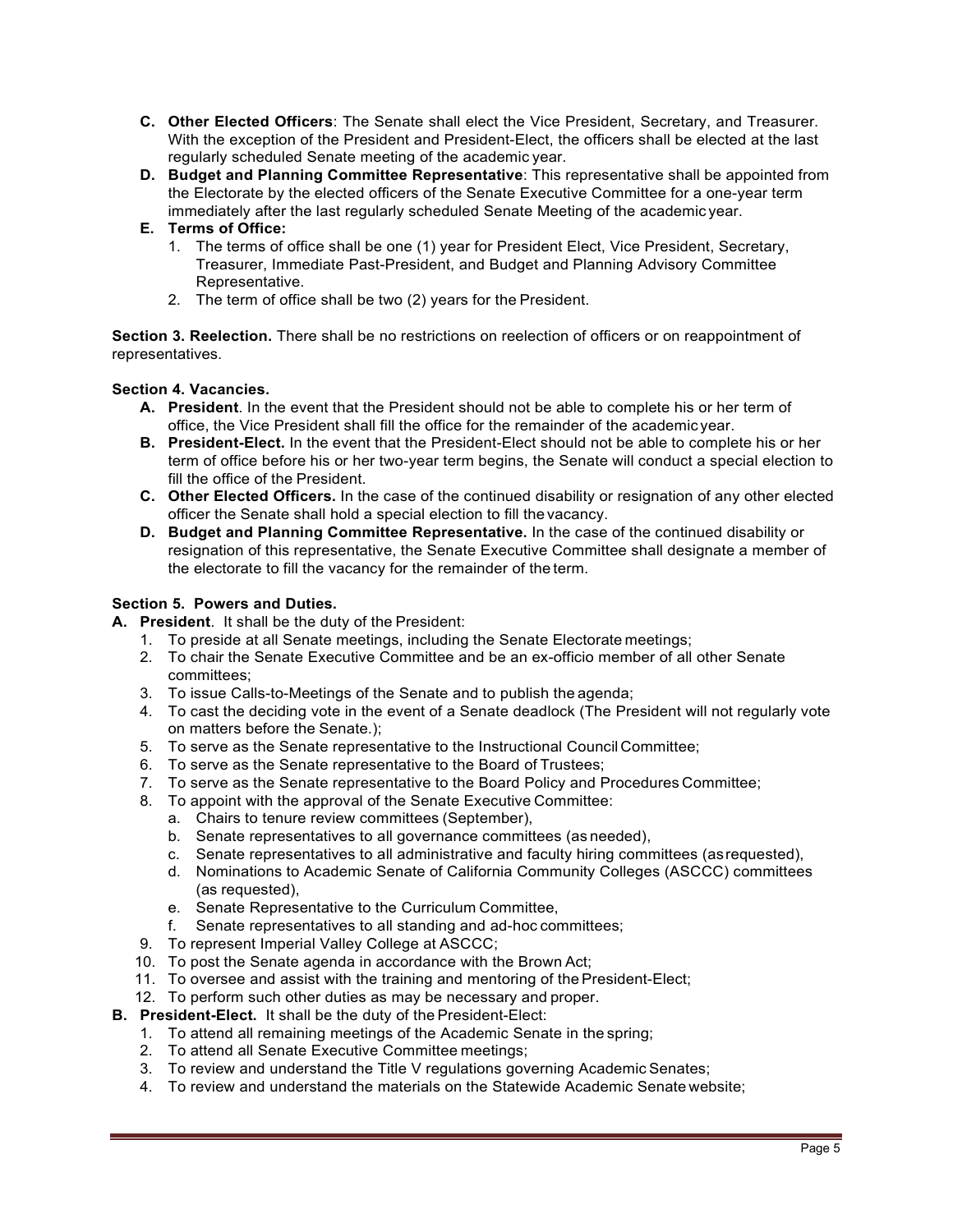- 5. To address any other such duties or concerns pertaining to the office of Academic Senate President.
- **C. Vice President**. It shall be the duty of the Vice President:
	- 1. To assist and act as substitute for the President at the request of the President;
	- 2. To oversee the implementation of governance matters as they relate to theSenate;
	- 3. To coordinate the work of the Senate ad hoc committees and task forces appointed by the Senate and to maintain records of all committee memberships, activities, andreports;
	- 4. To coordinate all academic issues pertinent to Part-Time Faculty.
- **D. Secretary**. It shall be the duty of the Secretary:
	- 1. To take accurate minutes for all meetings of the Senate and to publish and distribute those minutes to all Senators and to others as deemed necessary by the Senate Executive Committee, and to post minutes on the Senate web site;
	- 2. To conduct the general and special elections of the Senate;
	- 3. To prepare and process all routine correspondence pertaining to the Senate.
- **E. Treasurer.** It shall be the duty of the Treasurer:
	- 1. To receive, deposit, and disburse all Senate funds, to keep accurate records of all such transactions, and to present an annual report to the Senate at the end of the academic year;
	- 2. To develop the annual Senate budget by March in consultation with the Senate President and Vice President of Academic Services and submit to the Vice President of Business Services;
	- 3. To generate purchase orders to pay for all Senate expenditures and keep records of revenue and expenditures;
	- 4. To provide financial reports to the Senate.
- **F. Budget and Planning Committee Representative**. It shall be the duty of the Budget and Planning Committee Representative:
	- 1. To represent the interest of the Senate in the Imperial Valley College budget process;
	- 2. To make presentations to the Senate membership regarding budget issues or activities;
	- 3. To study the budget process and remain current in all budget activities both locally and at the state level;
	- 4. To attend all meetings of the Imperial Valley College Budget and Planning Committee.

# **ARTICLE VI -- PURPOSE AND DUTIES**

## **Section 1. Meetings and Special Meetings.**

- **A.** At the start of the fall semester, the Senate shall establish the meeting calendar dates for the academic year based on past precedence of conducting meetings on the first and third Wednesdays of any given month, from 1:30 PM to 3:00 PM.
- **B.** The Senate shall be required to hold at least one regular meeting per month during the fall and spring semesters.
- **C.** Special meetings:
	- 1. May be called by the Senate Executive Committee;
	- 2. Shall be called by the President upon receipt of a written request signed by one-third of the Senators or 5% of the members of the Electorate;
	- 3. Shall be in compliance with the Brown Act. Members will be given notice of the meeting at least twenty-four hours before the meeting.
- **D.** The agenda for all general, regular, and special meetings shall be prepared by the Senate Executive Committee and distributed to the members of the Senate at least three working days prior to the particular meeting. The agenda shall also be posted in a public location oncampus.
- **E.** Participation in meetings of the Senate shall be open to the public. Visitors may speak at Senate meetings during the Communications from the Audience agenda item. Unless visitors are recognized by the President during the course of the Senate meeting, they may not participate in Senate debate or discussion.
- **F.** *Roberts Rules of Order* shall govern the conduct of all meetings except as may be otherwise provided in the Senate Bylaws.

**Section 2. Quorum.** Two-thirds of the Senate shall constitute a quorum.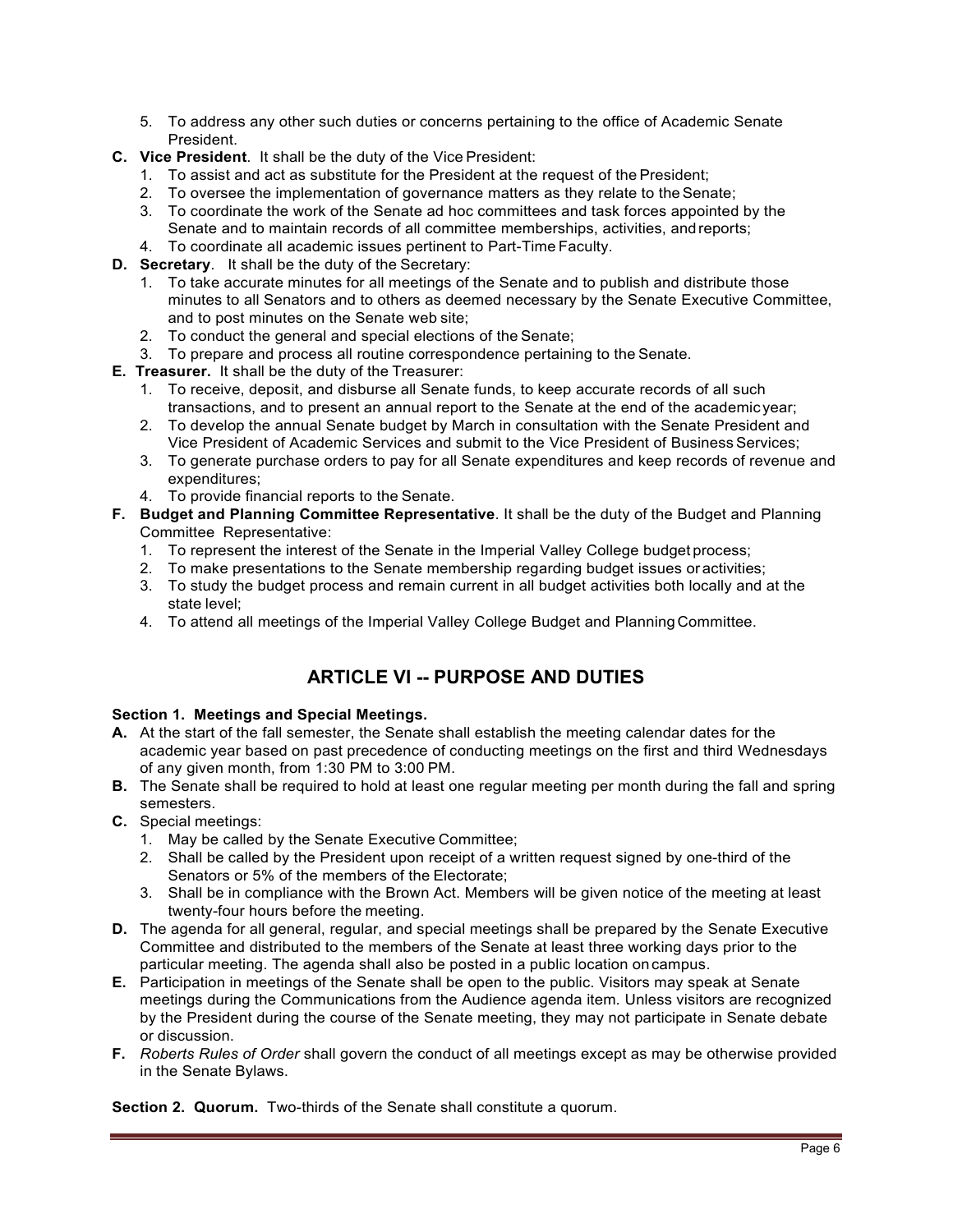**Section 3. To Give Proxy Vote.** A Senator who is unable to attend a meeting is responsible to give a written proxy form to any other member of the Electorate who is not a Senator. The proxy form must be given to the Secretary at the beginning of the meeting and entitles the bearer to full speaking and voting rights for that meeting. In no case shall an individual hold more than one proxy at any given meeting. Each Senator who expects to be unavailable during the summer or winter intersession shall appoint a proxy to serve in case of special meetings and shall so notify the Secretary in writing.

**Section 4. Introduction of Resolutions.** Any member of the Electorate may submit items for the Senate agenda by written request, such as a resolution, to be presented by any Senator. The Senator shall deliver such items in the form of motions or resolutions which bear the signatures of a presenter and a seconder to the Senate Executive Committee. The Senate Executive Committee shall place the item on the agenda for one of the next two Senate meetings or refer the item to a specific committee. Disposition of such items shall be reported to the Senate.

**Section 5. Processing of Matters Referred to Committee.** Upon the completion of a committee's work, the chair shall submit its report to the Senate Executive Committee for placement on the Senate agenda.

### **Section 6. Disposition of Senate Findings.**

- **A.** The Senate shall make known the results of all Senate reports, recommendations, and polls to the Electorate and, if appropriate, to the College Administration.
- **B.** A majority vote of the whole number of Senators shall be required for furtheraction.
- **C.** Senate recommendations for further action shall be presented to the appropriate governance committee.
- **D.** If necessary, Senate recommendations for further action may then be presented to the College's Board of Trustees.

#### **Section 7. Opinion Polling.**

- **A.** Whenever the Senate decides that a reasonable doubt exists as to the wishes of the faculty, it may direct the Elections Committee to conduct a poll of the Electorate before committing the faculty to a major action.
- **B.** Fifteen percent of the Electorate, by submitting an appropriate petition to the Senate, shall cause a poll of the total Electorate to be taken on any relevant subject whether or not it has been previously considered by the Senate.

**Section 8. Senate Bylaws.** The Senate shall be responsible for constructing its own rules of operating procedure which shall be known as the Senate Bylaws and which shall have the status of Bylaws of this Constitution. Changes in the Senate Bylaws may be made by a majority vote of the whole number of Senators provided the change has been proposed at a previous regular meeting of the Senate. The Senate shall annually review the Senate Bylaws.

#### **Section 9. Censure and Expulsion of a Senator.**

- **A.** The procedure for censure and expulsion shall be determined by the Senate and placed in the Senate Bylaws.
- **B.** A two-thirds vote of the whole number of Senators shall be required for censure.
- **C.** A three-fourths vote of the whole number of Senators shall be required for expulsion.

# **ARTICLE VII -- COMMITTEES**

### **Section 1. Committee and Taskforce.**

For the purpose of the Academic Senate, the terms committee and taskforce are interchangeable.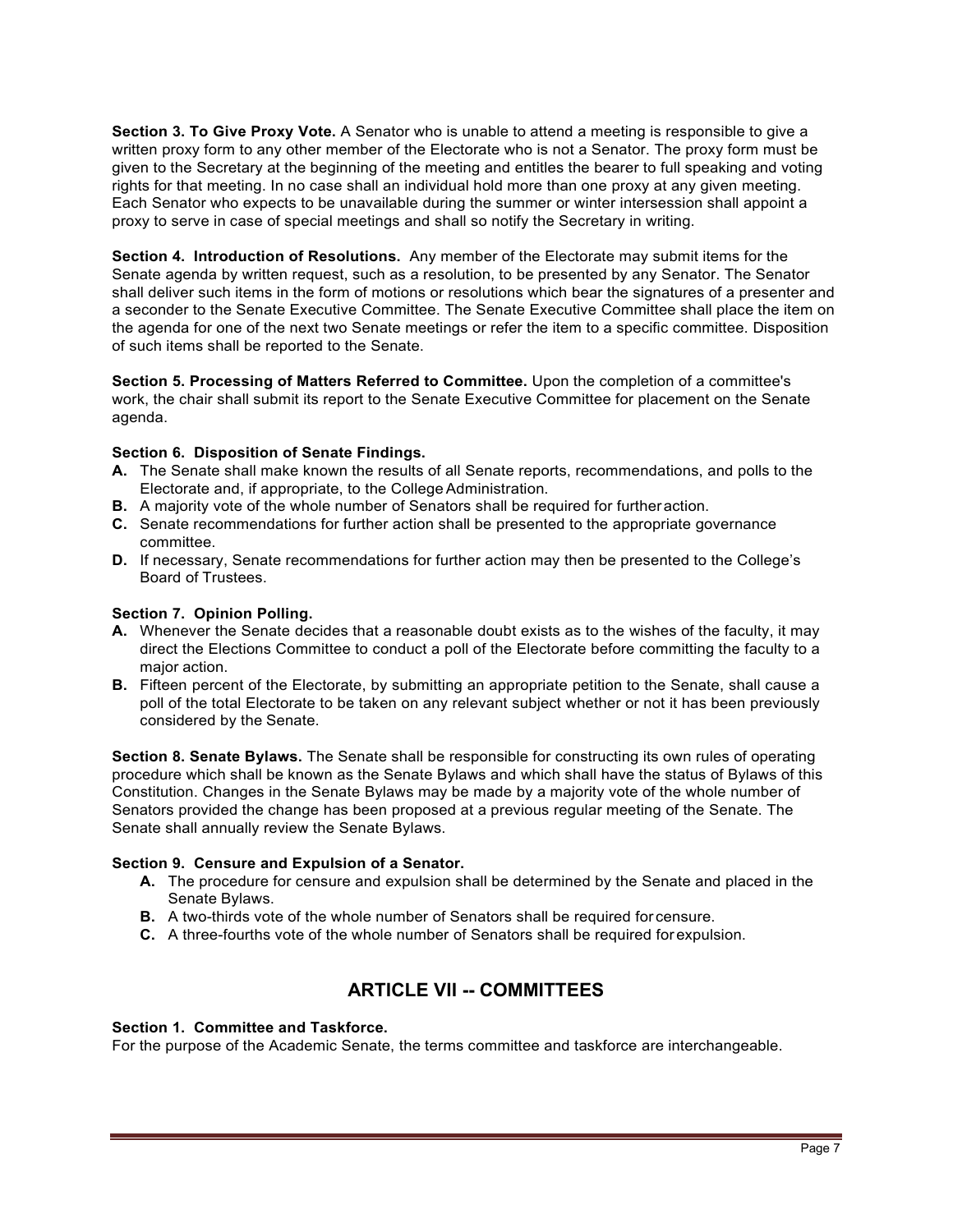#### **Section 2. Operations Committees.**

- **A.** The Operations Committees of the Senate shall include the Senate Executive Committee and the Elections Committee.
- **B.** Committee compositions and duties not otherwise mentioned in the Constitution shall be specified in the Senate Bylaws.

**Section 3. Other Committees.** Other committees may be established at the direction of the Senate or the Senate Executive Committee.

# **ARTICLE VIII -- BYLAWS**

**Section I. Additions and Amendments.** Bylaws to this Constitution may be adopted or amended by a twothirds vote of the Senate provided the proposal has been introduced in writing at a previous regular or special Senate meeting.

# **ARTICLE IX -- AMENDMENTS**

#### **Section l. Proposal.**

- **A.** Amendments to the Constitution may be proposed by a majority vote of the whole number of Senators or by petition signed by 25% of the Electorate and presented to the Senate Executive Committee.
- **B.** All proposed amendments shall be submitted in writing to the Electorate at least one week prior to voting.

#### **Section 2. Ratification.**

- **A.** To be adopted, the proposed amendment shall require a two-thirds majority of votes cast by the Electorate.
- **B.** An amendment shall become effective immediately, unless otherwise provided.

# **ARTICLE X REFERENCES**

#### **Section I. Attachments.**

- **A.** Title 5, Section 53200 (b) Academic Senate
- **B.** AB-1725 Shared Governance (1988)
- **C.** Brown Act Open Meeting Laws in California
- **D.** IVC Code of Ethics Resolution No. 0607-02 (Nilson/Seivertson)
- **E.** Proxy Vote Form (Proposed 02/15/12)
- **F.** BP 2000 Setting Policy
- **G.** Basic Motions
- **H.** Agenda Sample
- **I.** Resolution Form Sample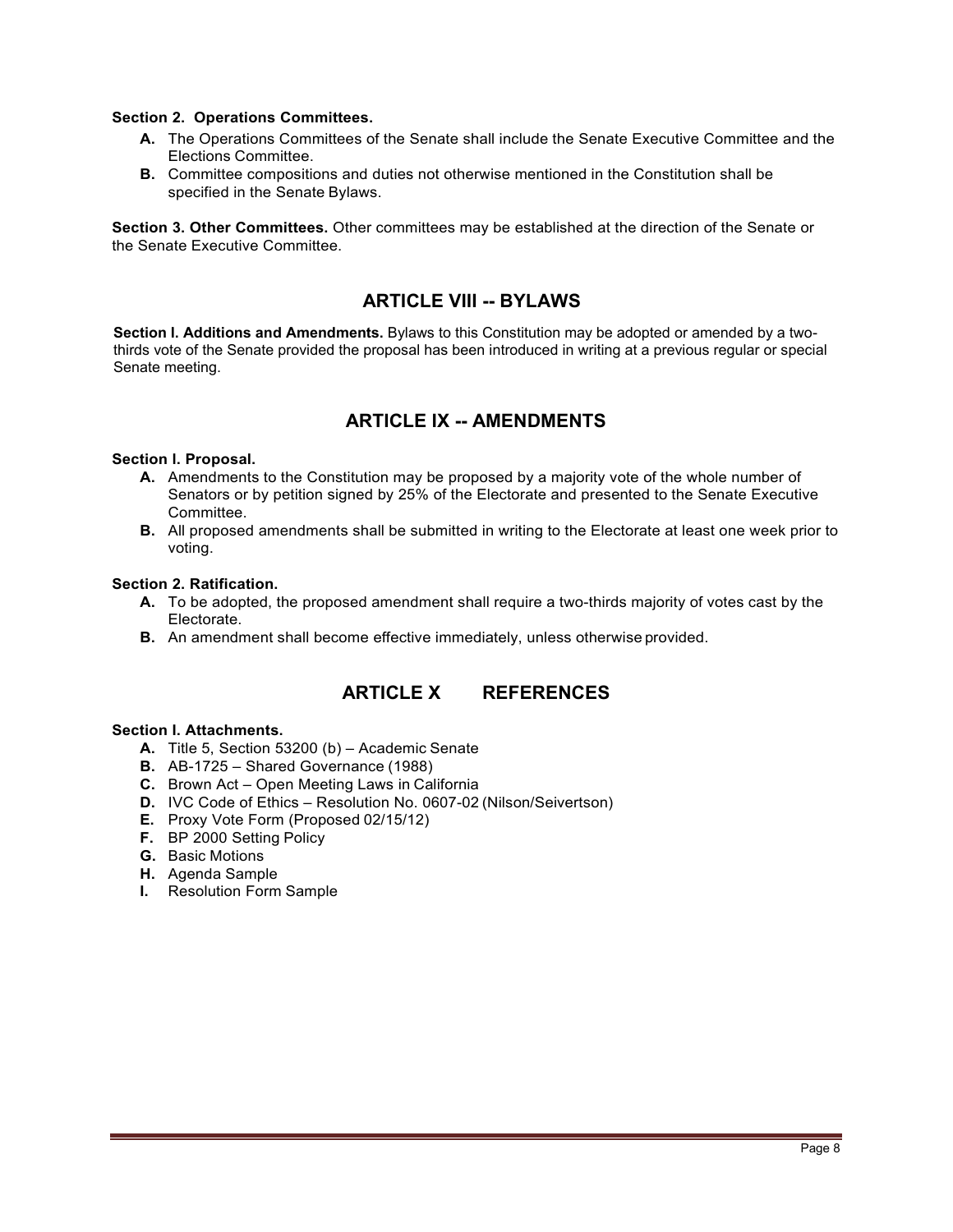# **ACADEMIC SENATE OF IMPERIAL VALLEY COLLEGE BYLAWS**

# **Approved 19 November 2014**

# **TABLE OF CONTENTS**

| <b>ARTICLE I</b>   | <b>GENERAL COMMITTEE PROVISIONS</b> |
|--------------------|-------------------------------------|
| <b>ARTICLE II</b>  | <b>OPERATIONS COMMITTEES</b>        |
| <b>ARTICLE III</b> | <b>STANDING COMMITTEES</b>          |
| <b>ARTICLE IV</b>  | <b>ELECTION CODE</b>                |
| <b>ARTICLE V</b>   | <b>SENATE FUNDS</b>                 |

# **ARTICLE I -- GENERAL COMMITTEE PROVISIONS**

**Section 1. Committee and Taskforce.** For the purpose of the Academic Senate, the terms committee and task force are inter-changeable.

**Section 2. Selection of Committee Members.** Members and chairs of Senate committees and Senate representatives on college governance and other committees shall be appointed by the Senate Executive Committee, unless otherwise specified in the Constitution or By-lawsBylaws. The Senate, however, can at any time decide to make any of these appointments itself.

**Section 3. Terms of Committee Members.** The term of office of any committee member appointed in Section 1 is one year or the duration of the committee itself, whichever is shorter. Any such appointment may be renewed without restrictions.

#### **Section 4. Meetings of Senate Committees.**

- **A.** Meetings shall be called by the chairperson of each committee.
- **B.** Should the chairperson fail or decline to call meetings frequently enough to accomplish the committee's objectives, a meeting may be called by a majority of committee members provided that all members, including the chairperson, are given sufficient notice.

**Section 5. Quorum:** A majority of members shall constitute a quorum for any Senate committee.

# **ARTICLE II -- OPERATIONS COMMITTEES**

#### **Section 1. The Senate Executive Committee.**

**A. Duties.** It shall be the duty of the Senate Executive Committee:

- 1. To consider such matters as fall within the purview of the Senate, to formulate recommendations and opinions on these matters, and to forward such recommendations and opinions to the Senate or the appropriate committees;
- 2. To schedule meetings of the Senate and prepare the agenda;
- 3. To request the presence of any individual(s) who may be needed to facilitate the business of the meeting(s);
- 4. To propose to the Senate amendments to the Constitution and Bylaws of theSenate;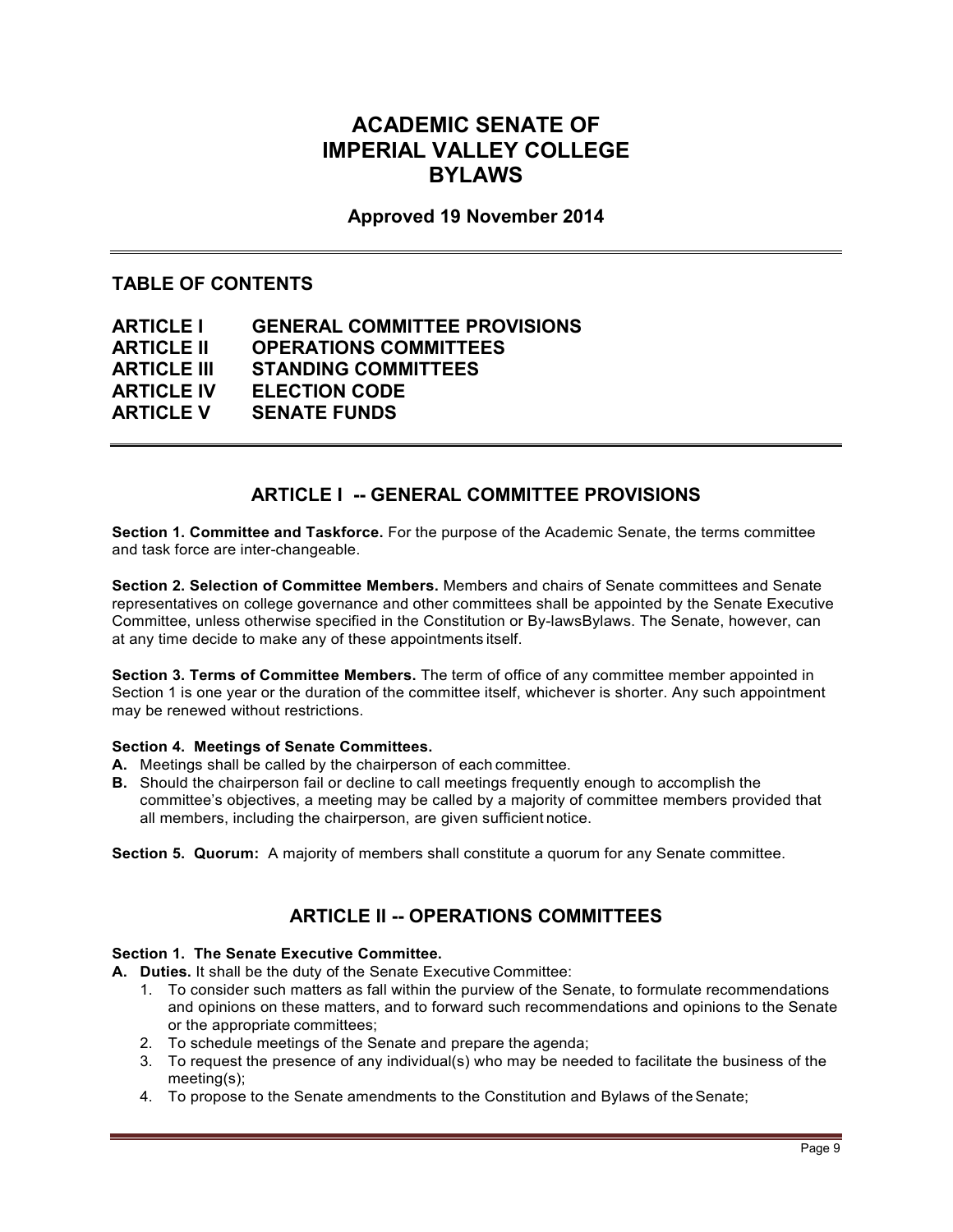- 5. To secure nominations for elected officers of the Senate;
- 6. To act as liaison committee between the Senate and the College Administration and the Board of Trustees, and between the Senate and relevant statewide agencies;
- 7. To appoint members and/or chairs of Senate committees, governance committees, and other committees as needed;
- **B. Meetings.** The Executive Committee shall meet at least one week prior to each regular meeting of the Senate and at other times when called by the President.

### **Section 2. The Elections Committee.**

- **A. Composition.** The Elections Committee shall consist of the Secretary of the Senate, who will be its chair, and at least two other members, one of whom must be a Senator. Members of the committee, other than the chair, shall be appointed by the Senate Executive Committee.
- **B. Duties**. It shall be the duty of the Elections Committee:
	- 1. To devise procedures for election of members to the Senate and the election of SenateOfficers;
	- 2. To supervise and, when appropriate, administer all elections of members to the Senate and officers of the Senate in compliance with the Senate Constitution, the Election Code of the Senate Bylaws;
	- 3. To prepare and publish all election documents and all other communications between the Senate and the Electorate regarding elections, including:
		- a) an annual Senate Rotation Schedule,
		- b) announcements,
		- c) forms for nomination by petition,
		- d) self-nomination forms for election of Senator for the voting Part-Time Academic unit,
		- e) ballots for election of Senate representatives,
		- f) announcements of election results;
	- 4. To assume the responsibility for filling vacancies in the Senate in accordance with the Election Code of the Senate Bylaws;
	- 5. To conduct all opinion polls as directed by the Senate;
	- 6. To act as tellers for Senate Elections and to report the results to the Senate;
	- 7. To resolve cases of doubt as to eligibility for election to any office, for membership in the Senate, or for membership status in the Electorate.

#### **C. Voting.**

- 1. All actions of the Academic Senate are binding unless or until they are repealed either by the Academic Senate or by a faculty vote. In the case of the faculty vote, at least two-thirds of the faculty (not merely two-thirds of those voting) shall constitute a decision to repeal an action of the Academic Senate.
- 2. Resolutions may be drafted in committee or by individuals who are Academic Senators.
- 3. Resolutions should be submitted for first reading at an Academic Senate meeting. Action may be taken at a following meeting. This process may be changed by a suspension of the rules as defined by *Robert's Rules of Order, Revised* for urgent situations.
- 4. Resolutions for action should be attached to the meeting agenda and distributed to the faculty at least three days in advance of the scheduled meeting.
- 5. Resolutions submitted for first reading should correspond to an identified agenda item. Copies for distribution should be made available at the Academic Senate meeting.
- 6. Resolutions may be amended for further clarification, addition, or deletion, as defined by *Robert's Rules of Order, Revised*.
- 7. Resolutions may be substituted with another resolution on the same topic. The substitution should be submitted in writing before considering the originalresolution.
- 8. Resolution amendments and/or substitutions will be considered before the originalresolution.
- 9. Discussion on resolutions or amendments should have a preset time limit.
- 10. While the Senate is debating a motion, the president may recognize pro and con arguments alternately, as defined by *Robert's Rules of Order, Revised*.
- 11. Any attendee at the Senate meeting may engage in the debate if recognized by the Academic Senate President.
- 12. A majority of the voting Senate members present may carry a resolution.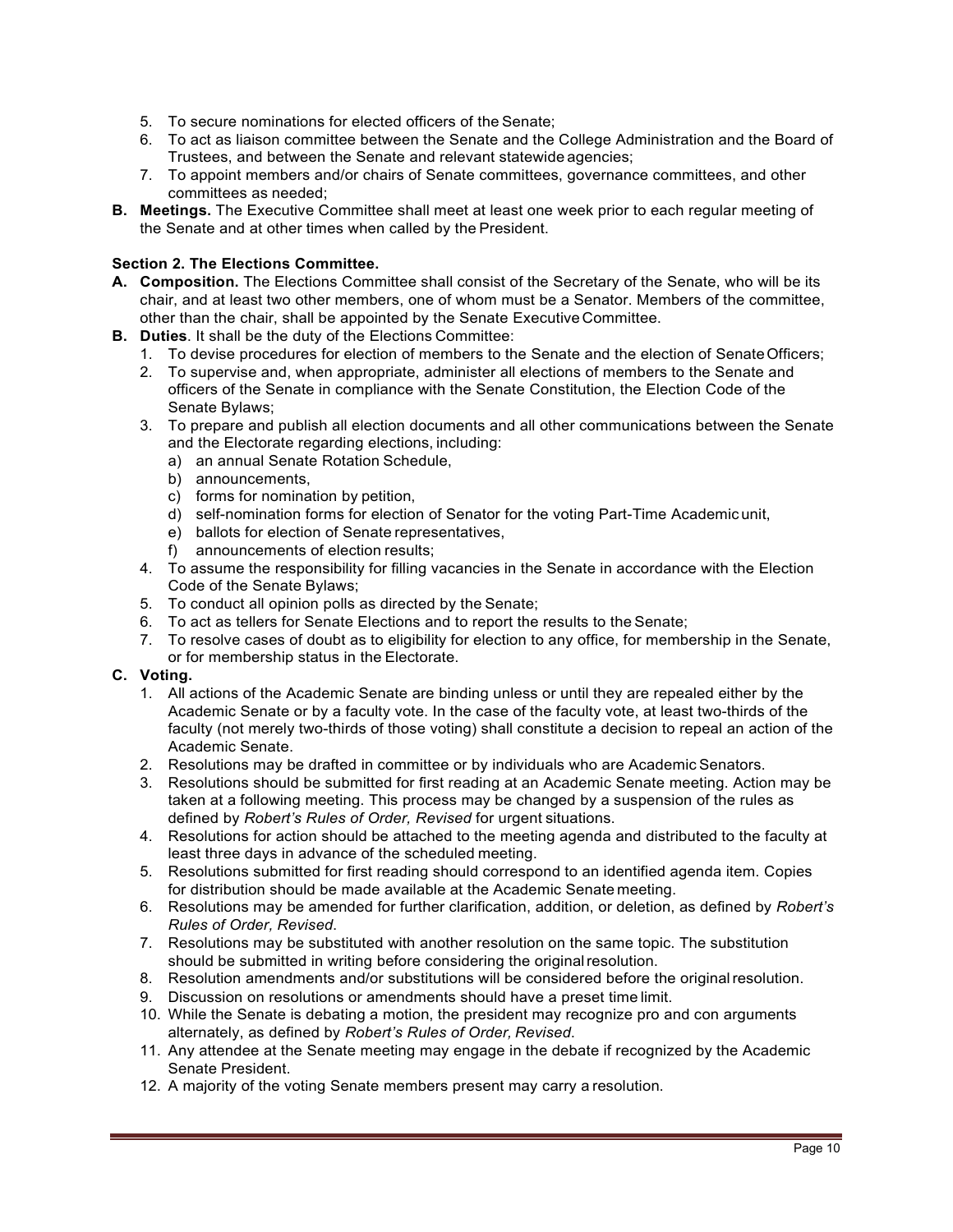13. Approved resolutions should be forwarded to the appropriate parties by the Academic Senate President.

# **ARTICLE III -- STANDING COMMITTEES**

#### **Section 1. Standing Committees of the Academic Senate.** The Standing Committees of the Senate shall be:

- 1. Admissions, Records, and Petitions Committee
- 2. Bookstore Committee
- 3. Curriculum Committee
- 4. Distance Education Committee
- 5. Equivalence Committee
- 6. Faculty Orientation Committee
- 7. Learning Support Services
- 8. Outcomes and Assessment Committee
- 9. Faculty Teaching and Learning Center Committee
- 10. Open Educational Resources (OER) Committee

#### **Section 2. Composition and Duties of the Standing Committees.**

#### **A. Admissions, Records, and Petitions Committee.**

#### **1. Composition.**

The chairperson shall be the Chief Admissions and Records Officer with an indefinite number of faculty and classified personnel appointed by the President/Superintendent. Two student members shall be appointed by the Associated Student Government.

#### **2. Duties**

The function of the Admissions, Registration, and Petitions Committee is to interpret and administer state regulations and college policies on admission, registration, graduation, and student records. Action will be taken on student petitions for exceptions to policies and procedures. The chairperson shall be the Chief Admissions and Records Officer with an indefinite number of faculty and classified personnel appointed by the President/Superintendent. Two student members shall be appointed by the Associated Student Government.

#### **B. Bookstore Committee.**

- **1. Composition.** The chairperson of the committee shall be the Lead Librarian the first year, and then the faculty member will be decided again the second year. Other committee members include classified staff, a student, a faculty member, and the manager of the Bookstore.
- **2. Duties.** The purpose of the Bookstore Committee is to resolve issues regarding bookstore and campus issues, as well as make recommendations to benefit the college.

#### **C. Curriculum Committee.**

#### **1. Composition.**

- a. **Voting Members.** The voting members shall be the Chief Instructional Officer (CIO); Academic Senate Representative; Department Chairpersons; Distance Education Coordinator; Disabled Student Programs and Services Director; Counseling Representative; Articulation Officer; Lead Librarian; and Associated Student Government Representative. The Chair of the Curriculum Committee shall be selected from among the voting faculty membership of the committee. The Curriculum Committee members shall attend all Curriculum meetings or send their proxy representative.
- b. **Consulting Members.** The consulting members shall be the Division Deans; Basic Skills Coordinator; Vice President for Student Services; Director of Admissions and Records;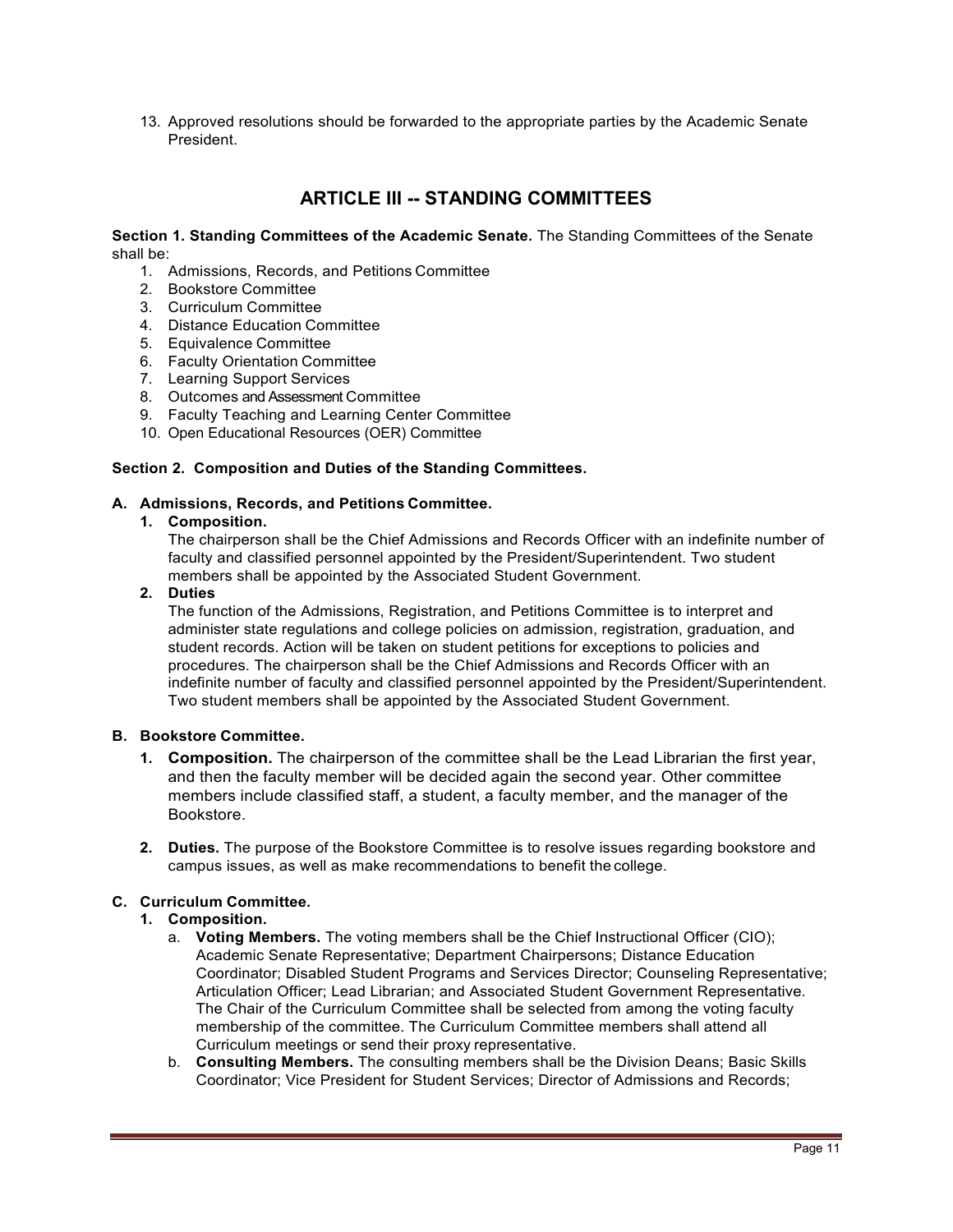Matriculation Director; Child, Family and Consumer Sciences Director; Transfer Center Director; Non-Credit Coordinator; and SLO Coordinator.

#### **2. Duties**

The Curriculum Committee shall serve in an advisory capacity to the Academic Senate by developing policy recommendations which the Board of Trustees have elected to "rely primarily" on the advice and judgment of the Academic Senate, and for which the Curriculum Committee shall provide policy recommendations and procedures are:

- a. Curriculum, including establishing prerequisites and placing courses within disciplines;
- b. Degree and certificate requirements;
- c. Grading policies.

In addition, graduation requirements, general education requirements, transfer requirements, articulation agreements and other matters relating to the curriculum may be reviewed by the Curriculum Committee for formulating policy recommendations and procedures to the Academic Senate.

The Curriculum Committee shall also serve in an advisory capacity to the Academic Senate, the Chief Executive Officer, and as the Board of Trustees designee, and on academic and professional matters on areas where mutual agreement must be reached before being submitted to the Board of Trustees. The eight areas that the Curriculum Committee shall provide policy recommendations procedures to the Academic Senate and the Chief Executive Officer are:

- a. Educational Program development;
- b. Standards of policies regarding student preparation and success;
- c College governance structures, as related to faculty roles;
- d. Faculty roles and development in accreditation processes;
- e. Policies for faculty professional development activities;
- f. Processes for program review;
- g. Processes for institutional planning and budget development;
- h. Other academic and professional matters as mutually agreed upon.

In addition, community needs assessments, instructional methodologies, catalog and schedule development, and other matters relating to programs and instruction may also be reviewed by the Curriculum Committee for formulating policy recommendations and procedures to the Academic Senate and the Chief Executive Officer.

- **3. MeetingSchedule.**The regular meetings of the Curriculum Committee are held the first and third Thursdays of each month at 3:05 p.m. in the Board Room.
- **4. Operating Guidelines.** The Chief Instructional Officer and the Academic Senate representative will co-chair the committee. Both the Chief Instructional Officer and the Academic Senate representative will sign off on approved committee action. Per Board Resolution No. 10641 (Shared Governance) both the Chief Instructional Officer and the AcademicSenate President will address the Curriculum items to the Board of Trustees.

Items approved by the Curriculum Committee will be sent to the Academic Senate for action prior to being placed on the agenda for the Board of Trustees.

The Chief Instructional Officer is responsible for providing clerical and administrative support to prepare and distribute agendas and minutes, place Curriculum matters on the Board agenda, and coordinate projects as directed by the Curriculum Committee.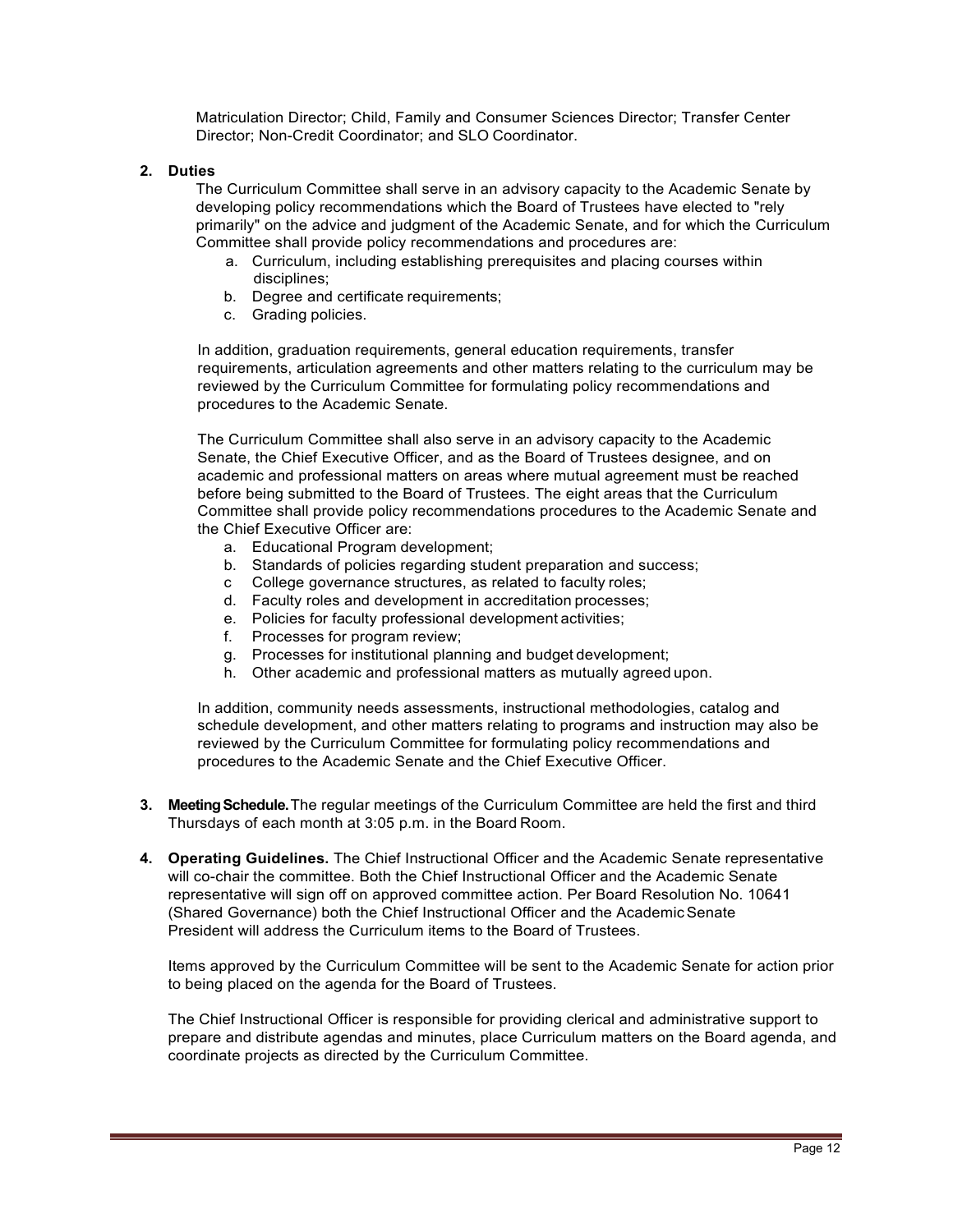#### **D. Distance Education (DE) Committee.**

#### **1. Composition.**

The Committee shall be comprised of the following: administrative representative (Co-Chair); Distance Education Coordinator (Co-Chair); six faculty representatives (including at least one nonteaching and one part-time faculty member); classified representative; technology representative; DSPS representative; student representative.

All committee members need to have taken or taught an online class using the current Learning Management System. The Academic Senate will approve all faculty positions; the remaining positions will be appointed by the bargaining unit representative or division head in consultation with the Co-Chairs and the Vice President of Academic Services.

Terms for all members shall be for two years with the exception of the Distance Education Coordinator and the DSPS representative.

#### **2. Function.**

The function of the Distance Education Committee is to develop and review policies and procedures necessary to the implementation and evaluation of the distance education program at Imperial Valley College.

### **3. Purpose.**

The purpose of the Distance Education Committee will be to advise the Senate, its Curriculum subcommittee, and the Technology Planning Committee on designs, implementation strategies, resources needed, and policies for distance education

- To provide a faculty overview of all distance education and distributed activities conducted at Imperial Valley College
- To work with all relevant faculty and administrators to foster innovation while maintaining, enhancing, and evaluating high standards of academic quality, at a level appropriate to the students for which the content is developed.

## **E. Equivalence Committee.**

### **1. Composition.**

The Equivalence Committee shall be made up for five (5) members consisting of the following:

- a. Three (3) faculty members, appointed by the Academic Senate President with the consent of the Academic Senate, who serve two year terms; plus
- b. Two (2) faculty members with expertise in the discipline in which the applicant is to serve shall be assigned by the discipline Department Chair for each applicant. One of these faculty members can be the Department Chair. If necessary, a faculty member from a reasonably related discipline can be appointed by the discipline Department Chair or Division Dean responsible for that discipline;
- c. The Academic Senate shall appoint an alternate faculty member to serve as a substitute for any of the appointed faculty members who are unavailable to review an application for equivalence on a case by case basis. This alternate will also serve a two yearterm.

The Vice President of Academic Services (CIO) or a designated educational administrator will have oversight of the process but does not have a vote and cannot grant equivalence. The Vice President of Academic Services (CIO) or a designated educational administrator can call a meeting of the Equivalence Committee to discuss a decision made by the committee.

It is recommended that the terms of Academic Senate appointees be staggered to maintain consistent expertise on the Equivalence Committee at all times.

#### **2. Duties.**

a. To assure campus-wide consistency in applying equivalence criteria, the Human Resources Office shall send to the Equivalence Committee all applications which fail to meet minimum qualifications.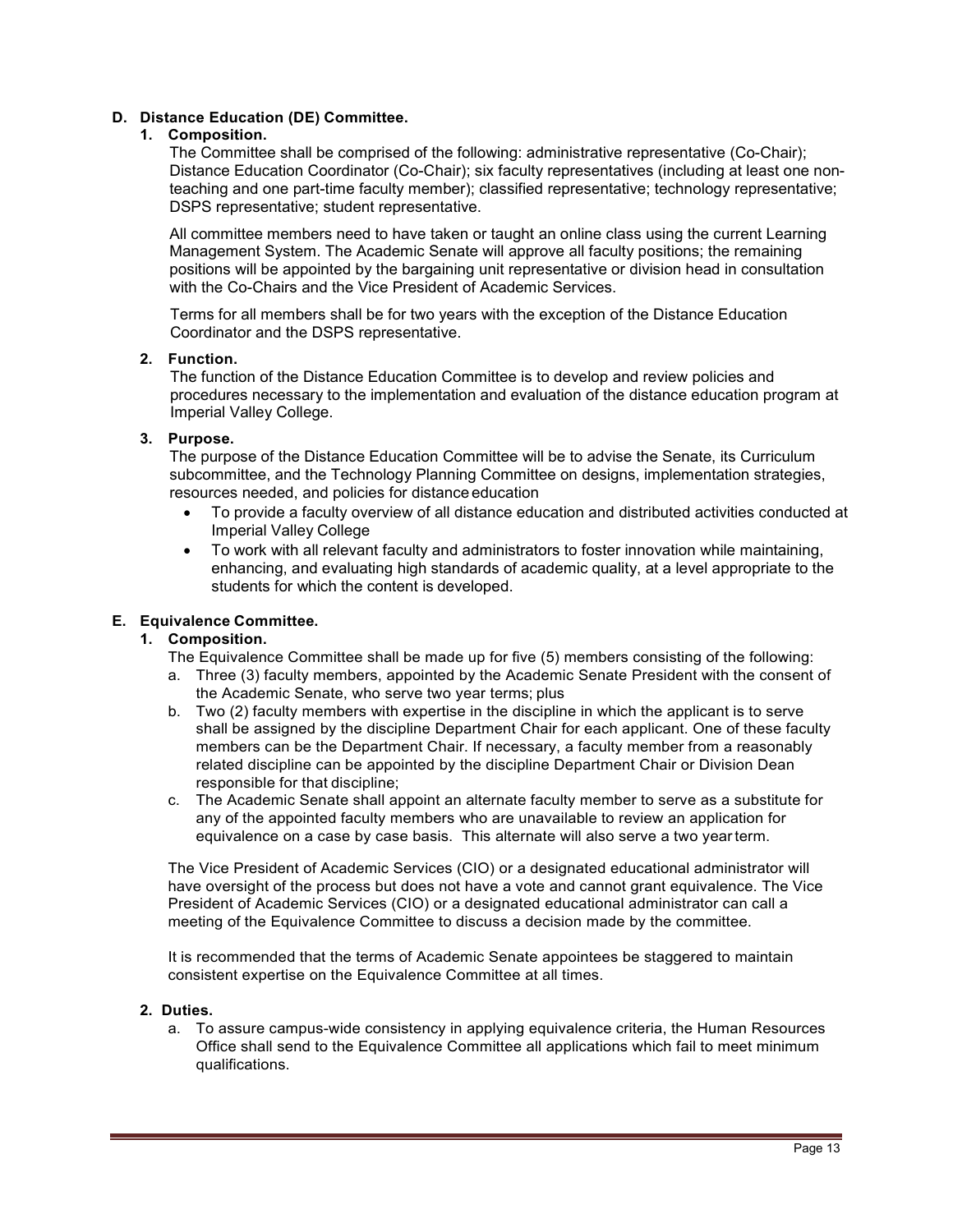- b. For approval of equivalence, a majority vote of the Equivalency Committee is required. A majority of the members of the committee shall constitute a quorum, however at least one division/department representative must be in attendance for a decision to berendered.
- c. The Equivalence Committee shall make its recommendations to the Selection Committee in a timely manner or to the Department Chair/Division Dean in the case of a part-time faculty hire.
- d. A disposition form will be completed for each candidate considered for equivalence and kept on file in the Human Resources Office with a copy sent to the Office of Instruction.

#### **F. Faculty Orientation Committee.**

- **1. Composition. To be determined**
- **2. Duties. To be determined**

#### **G. Learning Support Services Committee.**

#### **1. Composition.**

The chairperson of the committee shall be the Dean of Arts, Letters, & Learning Services. Other committee members include Librarians, Tutorial Specialists, one student appointed by the ASG, and an indefinite number of faculty representing various disciplines.

#### **2. Duties.**

The purpose of the Learning Support Services Committee is to communicate about and provide support for the various aspects and programs of the Learning Services Department.

#### **H. Outcomes and Assessment Committee.**

### **1. Composition.**

The SLO Coordinator and Administrative Representation shall co-chair the Committee. Faculty shall be appointed to the Committee by the Academic Senate from each division on campus:

- Arts and Letters (4)
- Math and Science (4)
- Economic and Workforce Development (2)
- Health and Public Safety (2)
- Counseling (3-4)
- Library/Instructional Resources (1)
- One Adjunct Instructor

In addition, one dean from Students Services, one dean from Academic Affairs, one representative from Institutional Research, one Classified employee, one Manager, one Confidential Employee, two ASG representatives, and three support specialists (one Academic Services, one Student Services, and one Administrative Services) shall serve.

#### **2. Duties.**

#### **Mission Statement.**

The Outcomes & Assessment Committee will support and evaluate a campus-wide process for the uniform implementation and assessment of Learning Outcomes at the course, program, and department level as well as student persistence and achievement outcomes and Service Area outcomes. The SLO Coordinator is responsible for chairing the committee and overseeing that the functions of the Outcomes & Assessment Committee are met. The committee reports to the IVC Academic Senate and advises the College Council and Strategic Education Master Plan **Committee.** 

#### **Function**:

- provide support and training
- recommend and provide samples of effective assessment tools
- provide support in the analysis of data on student achievement and student persistence
- provide training and assistance to correctly and effectively use current campus Outcomesrelated practices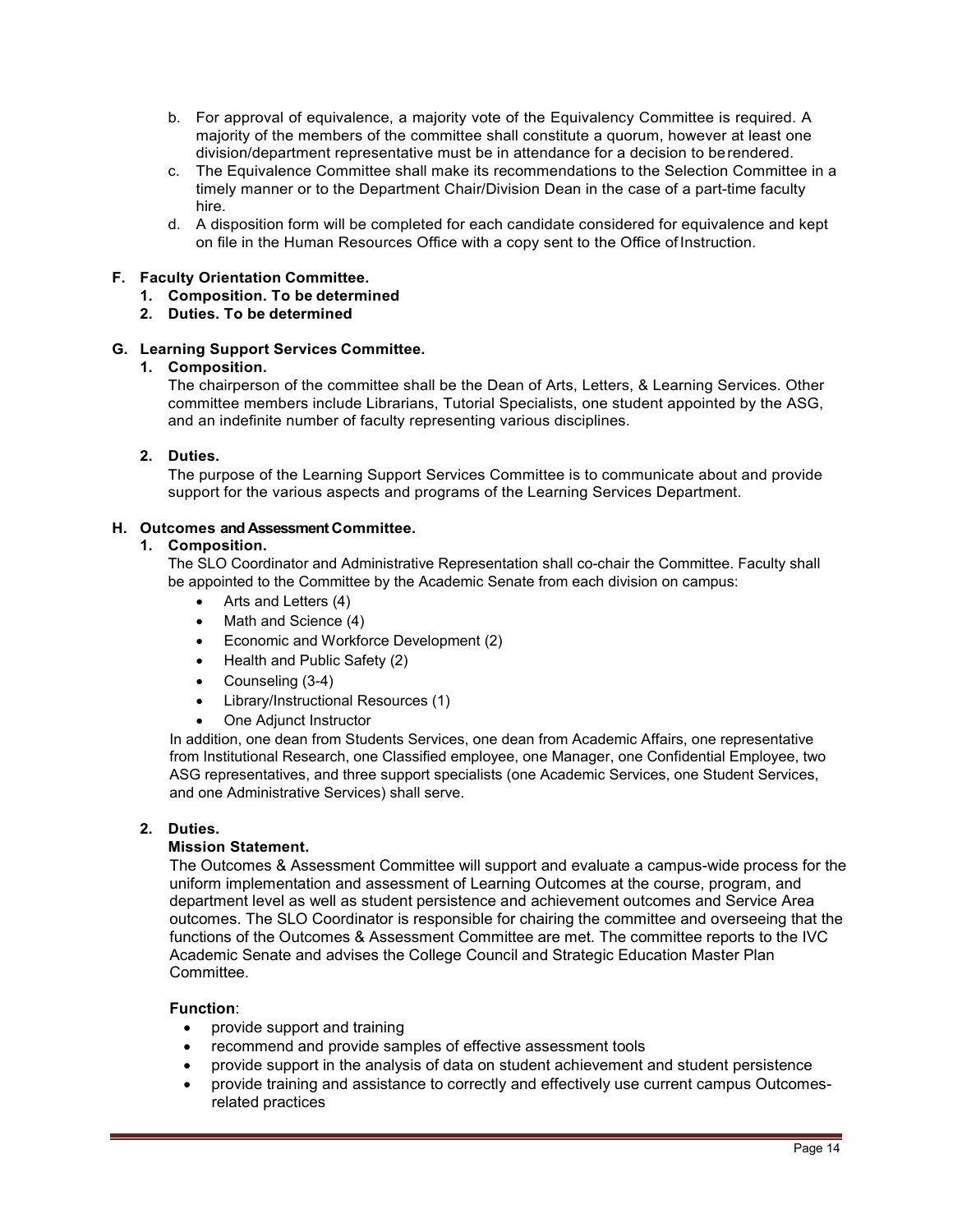- provide support and data in program review
- provide support and data to the accreditation reports
- ensure that Service Area Outcomes (SAOs) and Learning Outcomes (SLOs and PLOs) are connected to Strategic Educational Master Plan Goals and Strategies.
- act as a resource group and maintain liaison to the Academic Senate

**Training.** At this time, all new committee members are requested to use the IVC SLO Committee website as a self-study in which to learn more about the outcomes process at IVC and other campuses. Books on outcomes are also available in the Library "Reserve" section.

## **I. Faculty Teaching & Learning Center Committee.**

#### **1. Mission Statement.**

The mission of the Faculty Teaching and Learning Committee is to provide effective professional teaching and learning opportunities as well as a supportive environment for faculty at Imperial Valley College.

### **2. Function.**

The function of the Faculty Teaching and Learning Committee is to implement professional development opportunities for faculty from needs assessments and research through design, offerings, and evaluations. Subject matter may include, but is not limited to, instructional pedagogies, technology, best practices, and learning methods. The committee may also provide recommendations on such topics to other relevant campus constituents to foster innovation and creativity across campus.

The committee also aims to provide a space that supports faculty with both instructional and institutional procedures and give faculty a voice in future learning opportunities offered to them.

#### **3. Composition.**

The committee is open to all faculty with the intention of having representation from all divisions. Two co-chairs from different disciplines will lead the committee, and an administrative representative chosen by the committee will act as a consultant.

Voting members will be decided at the beginning of each academic year. A majority (51% minimum) of voting members will constitute a quorum.

## **J. Open Educational Resources Committee.**

#### **1. Purpose.**

The Open Educational Resources Committee is a sub-committee of the Academic Senate. The goal of the committee is to explore current trends in utilizing open educational resources (OER), to evaluate policies and procedures in regards to OERs, to develop strategies to encourage Imperial Valley College faculty to explore and adopt OER, to develop resource requests for OER development, and to provide regular updates and reports on the committee's activities to the Academic Senate.

## **2. Function.**

- Develop and implement plans designed to encourage OER adoption
- Explore strategies to reduce textbook and course material costs for students
- Educate students, faculty, and staff about alternative strategies to reduce textbook and course material costs
- Explore the development of Zero Textbook Costs (ZTC) degrees
- Develop objectives and timelines to accomplish actionable goals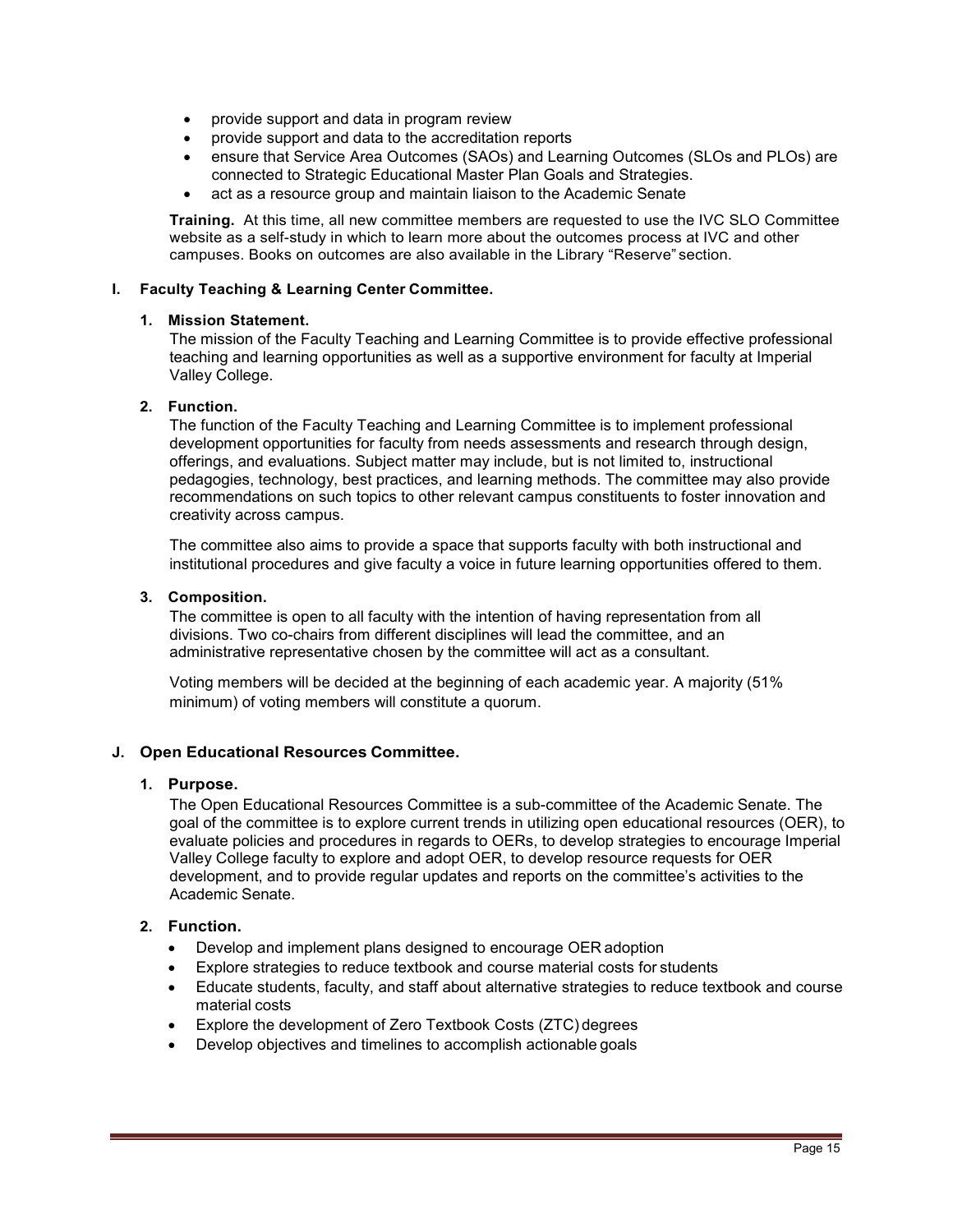# **3. Composition.**

OER Coordinator (Co-Chair)

Administrative Representative (Co-Chair)

- 2 Student Representatives
- 3 Teaching Faculty Representatives
- 1 Library & Learning Services Representative
- 1 Counseling Representative
- 1 Classified Representative
- 1 Technology Representative

# **ARTICLE IV -- ELECTION CODE**

## **Section 1. Voting Units.**

Voting units shall consist of recognized divisions and/or service areas. The purpose of establishing a division is to provide a broad and varied basis for representation in the Senate.

## **Section 2. Senate Composition.**

- **A.** The Senate shall consist of an appropriate number of members to allow representation from each Division and Part-Time faculty area, together with the maintenance of at least nine At Large representatives, in accordance with the Senate Bylaws.
- **B.** The following service area of the college shall be considered a voting unit and shall have independent Senate representation:
	- 1. Part-Time Faculty.
- **C.** Senate Composition:
	- 1. The Senate shall consist of twenty-six (26) members.
	- 2. The Senate shall be composed as follows:
		- a) Academic Senate President, elected at large;
		- b) Nine (9) Senators, elected at large;
		- c) Two to four (2-4) Senators per Division (14), elected by the members of the following divisions:
			- Arts, Letters, & Learning Services (4)
			- Math and Sciences (4)
			- Economics and Workforce Development (2)
			- Health and Public Safety (2)
				- Student Services (2)
	- 3. Two part-time faculty Senators, elected by the part-time faculty.
	- 4. Ex officio participants (nonvoting members):
		- a) Immediate Past President,
		- b) Vice President of Academic Services;
		- c) Student representative.

#### **Section 3. Division Unit Affiliation and Election.**

A Regular Member of the Electorate Members shall be considered, for election purposes, to be in that division voting unit in which the majority of his or her professional time is spent, unless in the judgment of the Elections Committee the best interest of the College will be otherwise served. Regular Electorate members whose professional time is equally divided between two divisions must officially declare their exclusive affiliation through the Elections Committee.

### **Section 4. Elections, Terms of Office, and Vacancies.**

- **A.** Nomination, Election, and Vacancies of Senate Members.
	- 1. The Electorate shall elect the Senate President in the first eight weeks of the springsemester.
	- 2. Full-time faculty shall elect their senators during the first eight (8) weeks of spring semester of each year.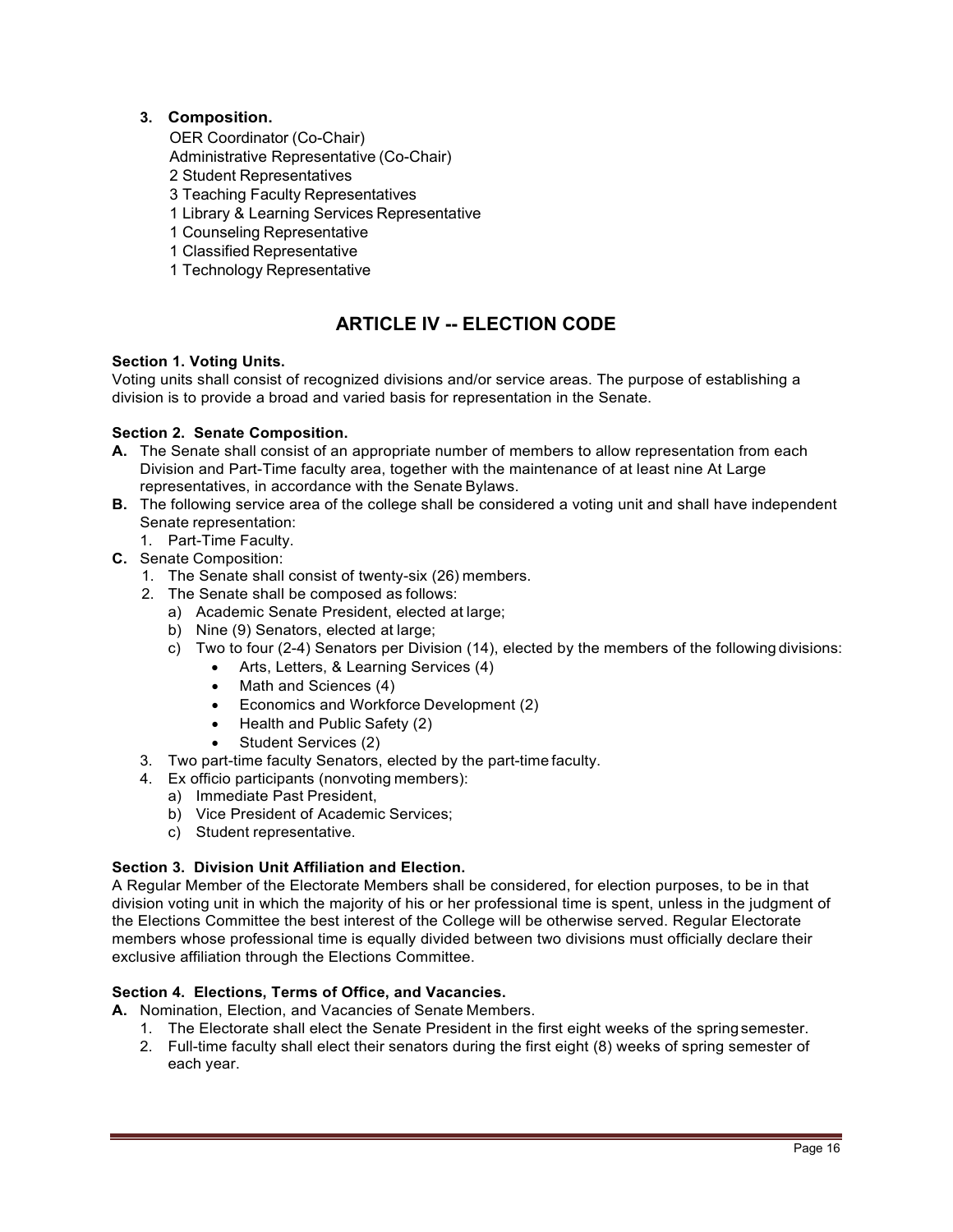- 3. For terms that expire on the last day of the spring semester of that year, the Chair of the Election Committee shall issue to each qualified member of the faculty a notice of vacancy and a blank declaration of candidacy.
- 4. A signed statement of declaration of candidacy must be returned to the Chair of the Election Committee no later than one week from the date and hour of the notice.
- 5. A sample ballot indicating certified candidates, time, date, and place of the election shall be distributed to each faculty member no fewer than five days before the election.
- 6. Absentee ballots may be obtained from the Chair of the Election Committee.
- 7. Elections shall be conducted by secret ballot.
- 8. Immediately following the voting, a team of no fewer than three faculty members, including an Academic Senate member, shall count the ballots and certify with their signatures, the results of the election and report the results to the faculty.

## **Section 5. Service Area Affiliation.**

Part-Time faculty shall be considered, for election purposes, to be in the Part-Time Academic Unit.

#### **Section 6. At-Large Senators.**

- **A.** The Senate shall consist of an appropriate number of members to allow representation from each Division and Part-Time faculty area, together with the maintenance of at least nine At Large representatives, in accordance with the Senate Bylaws.
- **B.** All members of the electorate are eligible to serve as At-Large Senators. At-Large Senators may be nominated by Division Voting Units, as specified in the Constitution, or by self-nomination. Nominations submitted to the Senate Elections Committee at least seven (7) days prior to distribution of the Senate ballot, shall qualify the specific nominee for inclusion in theelection.

#### **Section 7. Voting.**

Voting shall be in accordance with the Senate Constitution and Bylaws, and by procedures established by the Elections Committee. Voting shall be under the supervision of the Elections Committee or its appointed representative(s). Only Regular faculty may vote for Division representatives to the Academic Senate; only Part-Time faculty may vote for the Part-Time Academic representative to the Academic Senate. All faculty may vote for senators-at-large.

### **Section 8. Rotation of Membership.**

An annual Senate Rotation Schedule shall be prepared and published by the Elections Committee and posted on the Academic Senate web site at the beginning of each academic year by the Chair of the Election Committee.

#### **Section 9. Time.**

The Elections Committee shall submit the election results to the Senate Executive committee at least one week prior to the first regularly scheduled Senate meeting in April. Within one week after the close of all special elections, the Elections Committee shall submit to the Senate Executive Committee the election results.

#### **Section 10. Vacancies.**

A. The Senate seat of an elected member shall be declared vacant when a Senator:

- 1. resigns from the Senate,
- 2. is absent without proxy from three regular or special Senate meetings during one academic year,
- 3. no longer meets eligibility requirements,
- 4. accepts a leave of absence of any kind for one semester orlonger,
- 5. is expelled from the Senate,
- 6. is recalled by area of representation.
- B. **Senators-At-Large.** If additional At-Large Senators are required according to the Senate Bylaws, those positions will be filled through the procedures established in the Senate Bylaws. If fewer At-Large Senators are required according to the Senate Bylaws, that number will be